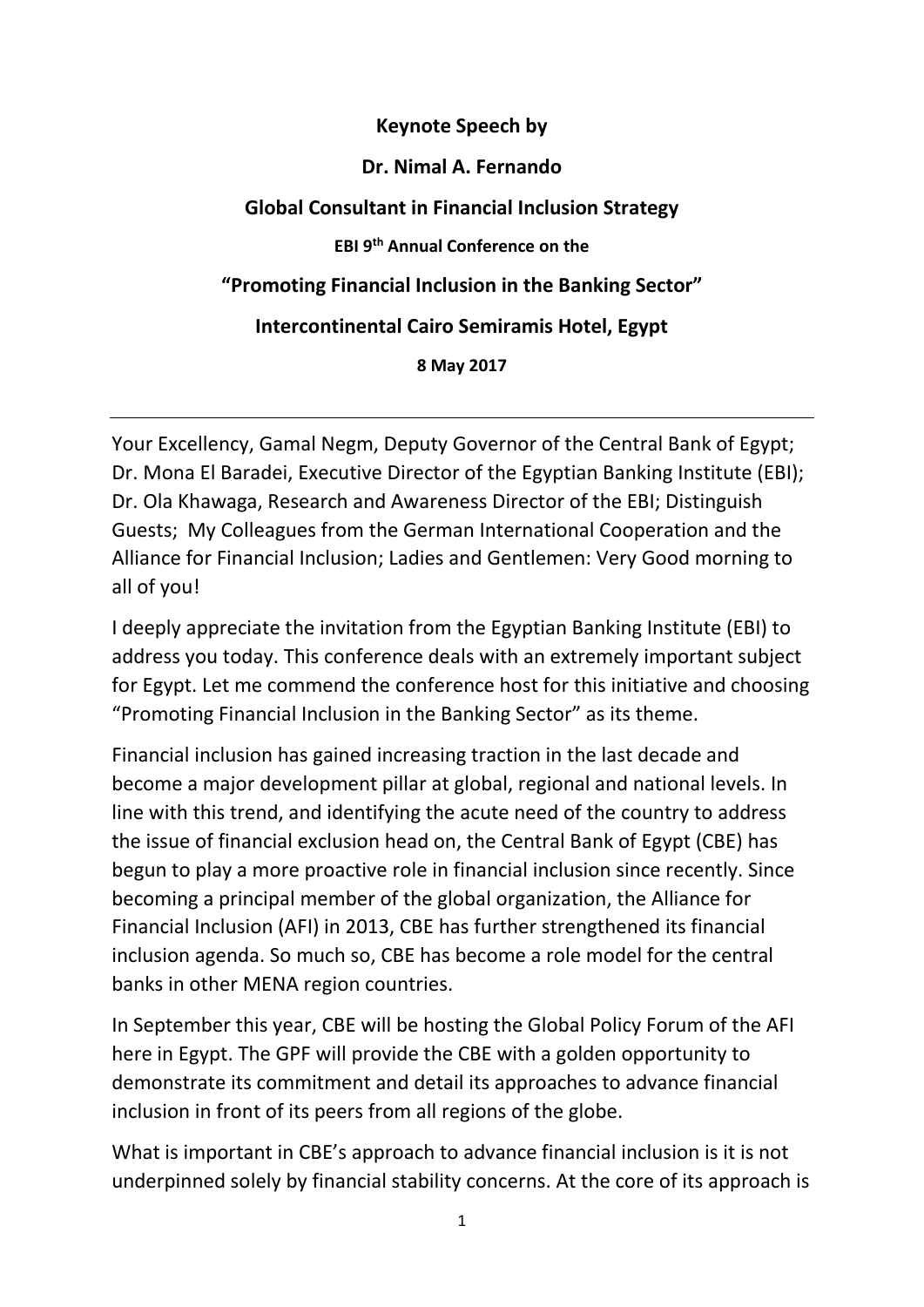a recognition of the significance of financial inclusion for the country's efforts towards inclusive growth, job creation and reduction of poverty and inequalities.

I trust Ms Rana Badawi from the CBE will elaborate CBE's specific activities in her presentation at the next session. Hence, I do not wish to steal thunder from her presentation. However, I wish to underscore just one critical area of its activities: that is the work on the development of a comprehensive framework of financial inclusion data. Reliable, consistent and timely data are crucial for smart evidence-based policies. Such data are also critical for progress monitoring and evaluation. I believe this may be why the AFI has concluded that "investment in better data could exponentially expand the impact of financial inclusion initiatives". Therefore, banks have a collective responsibility to extend their fullest cooperation towards this key task of the CBE in particular.

The financial inclusion initiatives led by the CBE in consultation, association and cooperation with key stakeholders would empower the millions of financially excluded people and their families and enable them to more actively participate in and benefit from the development process.

I am sure " Promoting Financial Inclusion in the Banking Sector" was chosen as the theme for this year's Annual Conference because of the belief of both CBE and EBI that the banking sector has a leading role to play in this task.

Your excellency, Ladies and Gentlemen: Yes. Banks have a critical role to play in advancing financial inclusion. And, banks have been significant players in financial inclusion in the recent past, although de-risking approaches of some banks have had a negative impact on financial inclusion in some countries. Allow me to elaborate the significance of banks role with some global data.

According to the Global Findex data, in 2014 globally 3.2 billion adults had some form of a financial transaction account. Of this, 3.1 billion adults, or 97% , had their accounts at financial institutions, mostly at banks.

Between 2011 and 2014, globally 721 million new accounts were opened by adults. Ninety two (92%) percent of these were opened at financial institutions, again mostly at banks. According to a recent study of the Institute of International Finance and the Center for Financial Inclusion,"much of this increase in outreach occurred among the people in the bottom 40% of their country's population". The bottom 40% holding accounts at financial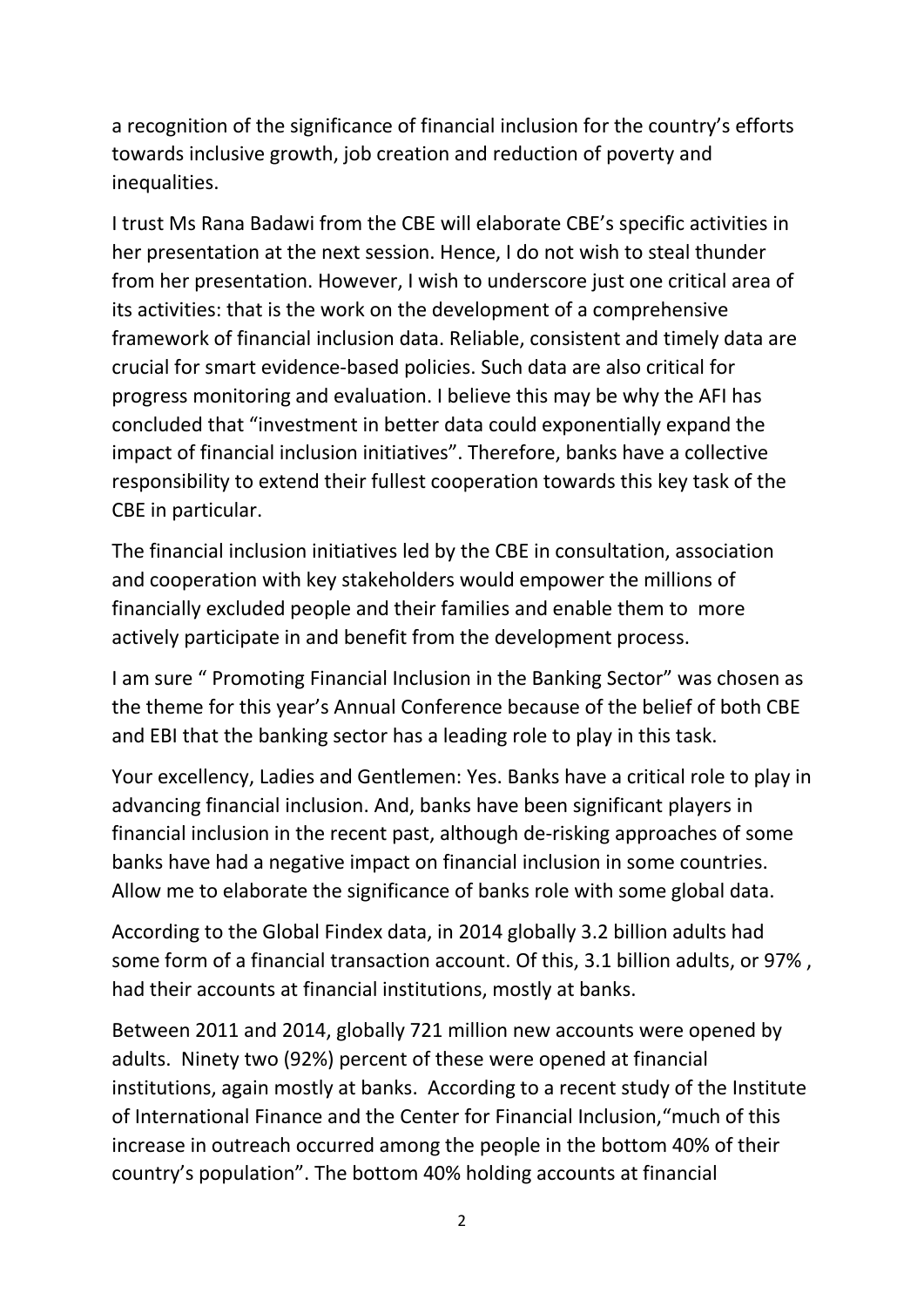institutions increased from 41.4% in 2011 to 54.0% in 2014. Banks role must have increased further in the last two years.

These numbers tend to suggest that banks have been at the center of financial inclusion picture. Although mobile network operators (MNOs) have been playing a more dynamic role in many countries in recent years, according to the Institute of International Finance and the Center for Financial Inclusion, "the bigger story in financial inclusion is right at the core of the financial system – with the banks".

However, the current state of financial inclusion does not leave any room for banks to be complacent. Banks' role is still minimal compared to the size of the potential market. Globally over 2.0 billion adults, predominantly the poor including a large proportion of women, remain financially excluded.

In Egypt, perhaps more than 30 million adults remain financially excluded - unserved or underserved. A vast majority of enterprises also remain excluded. According to the 2012 Investment Climate Rapid Assessment Survey, only 13% of firms, 11% of microenterprises, 17.4% of small enterprises had access to bank credit. There is no compelling reason to believe that this situation has improved much during the post-survey period.

The Findex Survey data reveal that in Egypt in 2014:

-- only 13.7% of the 57 million adults had an account at a financial institution;

-- account ownership among women was alarmingly low at 9.3%;

--only 4.1% of adults saved in a financial institution in the past year;

--and only 6.3% of adults borrowed from a financial institution in the past year

It is important to note that these low levels of access and usage of formal finance are not due to lack of demand. This is suggested by the relatively heavy reliance of people on informal sources of finance. The poor people in particular have very active financial lives. For example, 12% of adults saved using a saving club or a person outside the family and 21.5% borrowed from family and friends.

Some policymakers in and outside of CBE reckon that the Findex data underestimate the true level of financial inclusion in the country. However, that is the only comprehensive data set we have at present. Even if we make an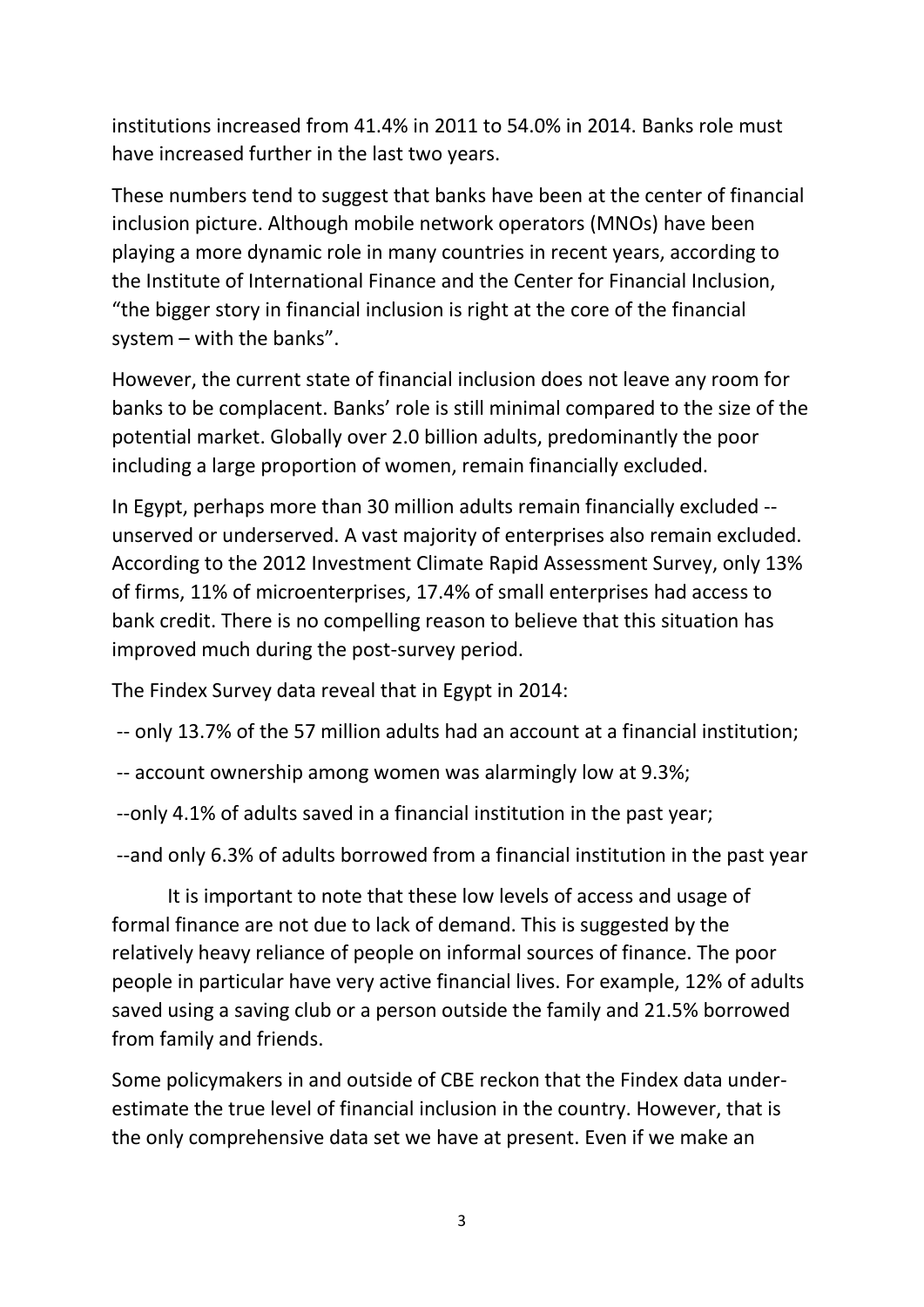allowance for some under-estimation, it is safe to conclude that the country's current level of financial inclusion could be alarmingly low.

It is this context that compels the banks to be more proactive players in financial inclusion of the country.

There are other very powerful factors that support a more dynamic role of banks in financial inclusion. First, financial inclusion is now a top development policy priority in the country. Second, a banking system that serves only a minority of the population leaving behind a majority is a flawed system.

Third, global experience provides very encouraging and growing evidence that banks are capable of playing a major role in financial inclusion. I trust this would be elaborated with some cross-country empirical evidence in the second session of this conference that focus on the theme "Banks as key drivers of financial inclusion."

Your Excellency, Ladies and Gentlemen. Having briefly argued the case for a substantially greater and more dynamic role for the banks, now allow me to offer a number of broad suggestions for the banks to reinforce their level of engagement, improve the quality of engagement and speed up the process of financial inclusion to generate greater impact.

# **First : Banks need to better understand the ultimate goal of financial inclusion**

Financial inclusion is only a means to an end. The ultimate goal is to enable previously excluded people to achieve better standard of living. Understanding this is crucial because through financial inclusion banks must establish and strengthen the nexus between financial products and services and the real sector. For this purpose banks have to increase access, reduce the gap between access and usage, ensure quality of their products and services, and provide the services in a responsible manner.

# **Second: Banks need to recognize that financial inclusion is a multistakeholder activity and a collective responsibility.**

The global cross-country experience has shown that financial inclusion is a gigantic task with no easy fixes. A single service provider working in isolation is unlikely to have the required capacity to meet all the three key dimensions of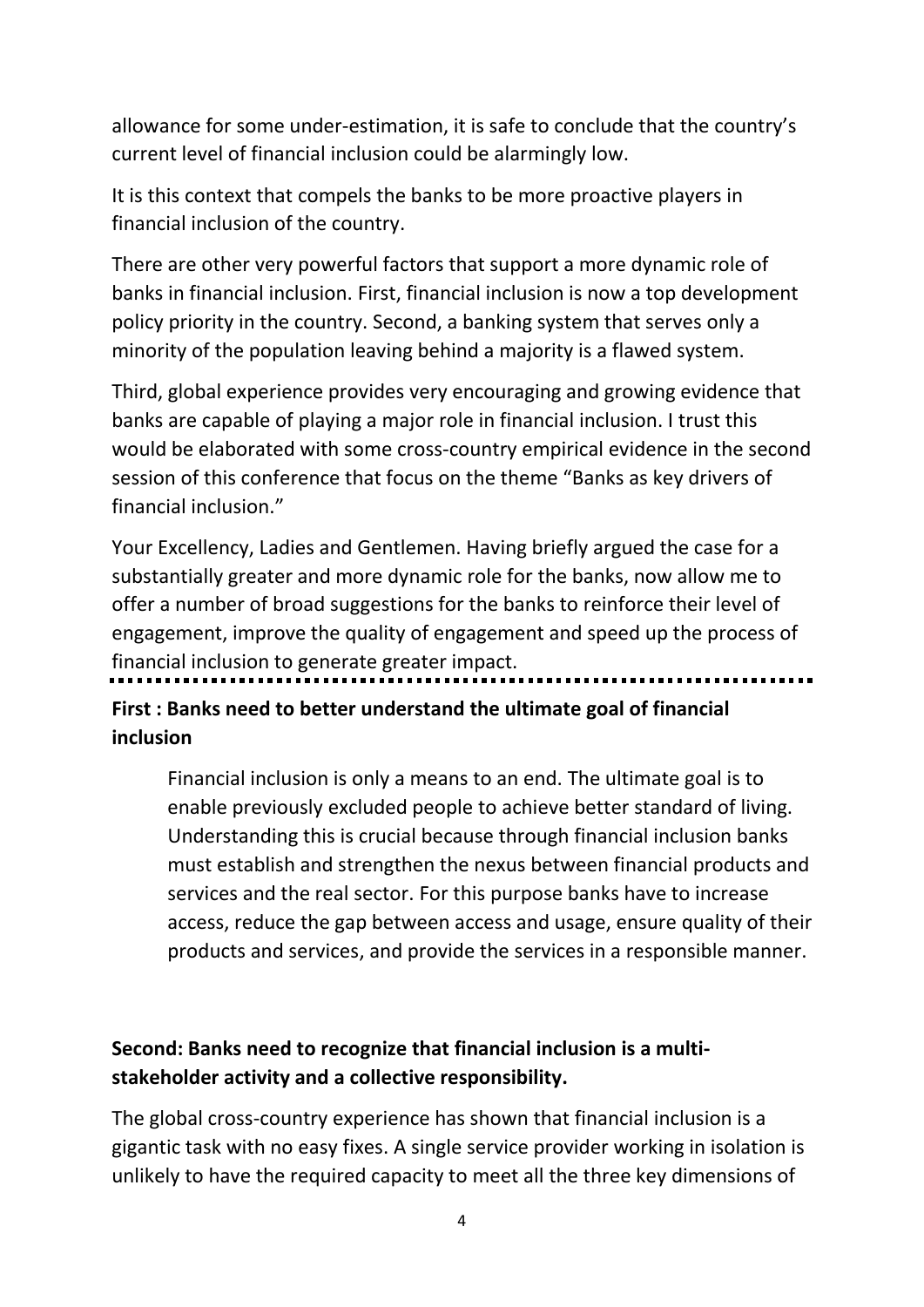financial inclusion that is access, usage and quality on an increasing scale. The unserved and under-served population require a wide range of products and services. Individual institutions cannot be expected to meet this demand effectively and efficiently. Collective responsibility is particularly needed in areas where common solutions are required for the betterment of sectoral operations and scaling up the services in a sustainable manner. This is where bank associations can also play a key role.

# **Third: Banking institutions need to have a clear strategy to be successful in financial inclusion**

The need for a clear institutional strategy stems from at least three major factors.

First is the rapidly changing landscape of the industry resulting mostly from increasingly disruptive new technology. This is why PwC's Global Fin Tech Report 2017 noted that "the financial services industry will be unrecognizable in five years". The Report also notes that more than 20% of financial service business is at risk to Fin Tech by 2020. This tends to suggest that banks have to put financial inclusion in the overall context of their business strategy, if they are to contribute effectively to advance financial inclusion.

Second factor that calls for a well-designed institutional strategy is the gravity of the issue of financial inclusion in the overall business context of individual banks. Banks have to put innovation at the center of their approaches and align a range of key elements well with the objectives of financial inclusion within their overarching business objectives.

Third factor that makes an institutional strategy critical is the heterogeneity and complexity of the target market. A typical bank is not familiar with this market which consists of remarkably diverse groups of clients and enterprises. And, there are vast intra-segment and inter-segment differences in this market.

Fourth factor calling for an institutional strategy is that to achieve scale and get the biggest bang for the buck, banks have to have strategic and other forms of partnerships. Partnerships with MNOs, Fin Tech companies, institutions with vast retail distribution networks, for example.

Let me highlight two other critical factors.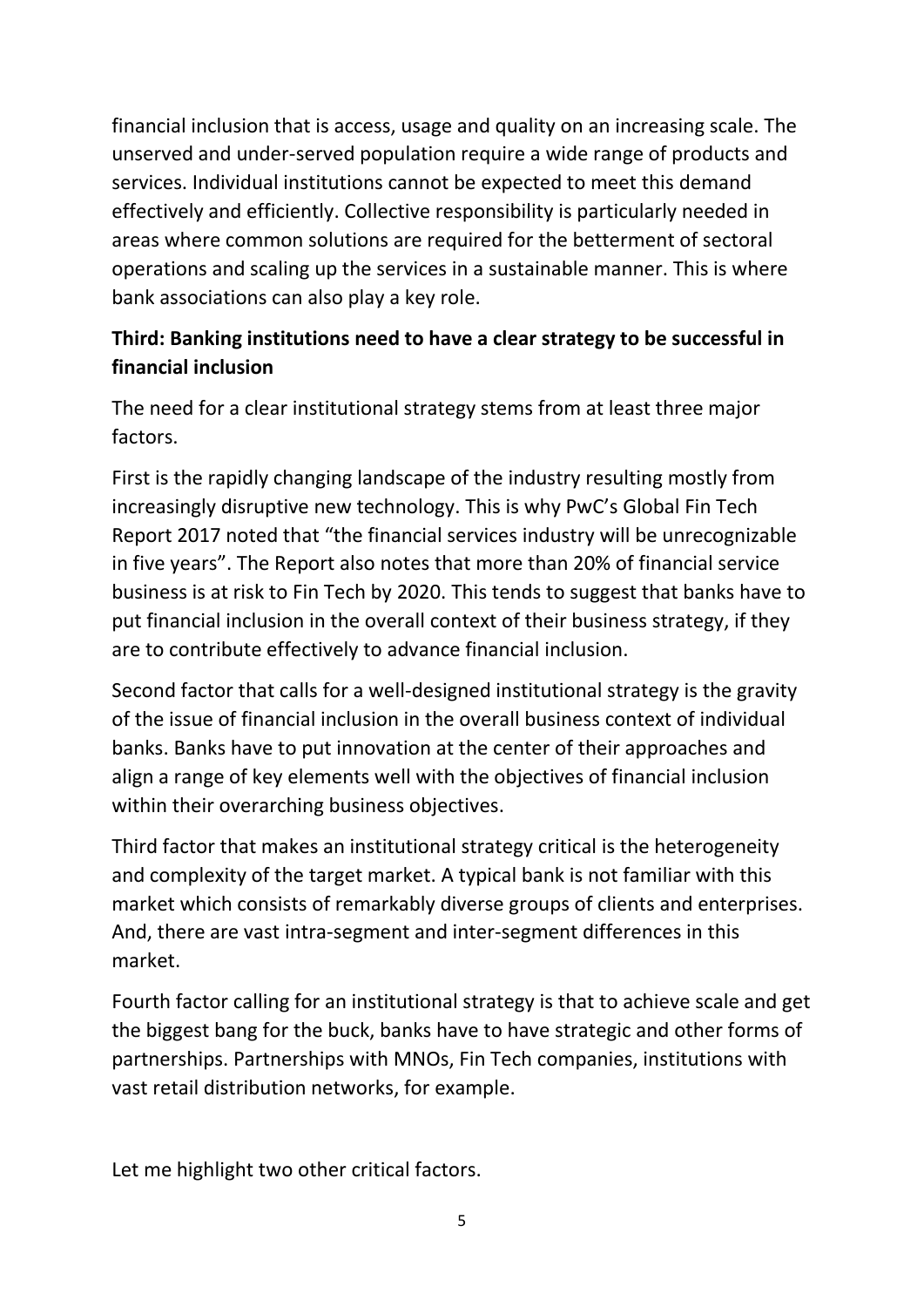### **One is recognizing the importance of, and adopting a long-term view of economic viability of financial inclusion.**

Banks have to make sure financial inclusion generates acceptable returns. Those in the category of excluded have remained there partly because it has been hard to serve them profitably. Or banks have had better options to deploy their resources. High cost has been a formidable barrier. Although smart subsidies could help they are not a sustainable answer to this problem.

This compels banks truly committed to financial inclusion to address the transaction costs issues of financial inclusion operations and build the institutional capacity to design and deliver products and services that are in demand using innovative mechanisms.

Banks will also have to introduce a range of other measures: investments in, for example, IT infrastructure, collection of data and improving their granularity, special attention to collecting gender disaggregated data and integration of women's financial inclusion into the institutional strategies, recruitment and retention of talented staff with necessary skill-sets and development of talents with deep knowledge of the target market and the new technology that is being applied to provide the services are important to make the operations viable.

# **Banks need to consider the entry of new type of service providers as an opportunity.**

At the root of this is the fact that banks, irrespective of their size and the power, may not have the capability to prevent the emergence of disruptive technology. Such technology continues to emerge mostly from outside the prevailing banking system. FinTech is a classic example. Recent history proves the futility of opposing the entry of new firms with disruptive technology.

Allow me to cite an example.

A few years ago, when M-Pesa began to operate in the Kenyan market, commercial banks in Kenya fought hard to prevent mobile phone companies from engaging in the business of money transfer. They argued that money transfers were a preserve of banks and that M-Pesa would threaten the stability of the financial system. They met with the central bank and the then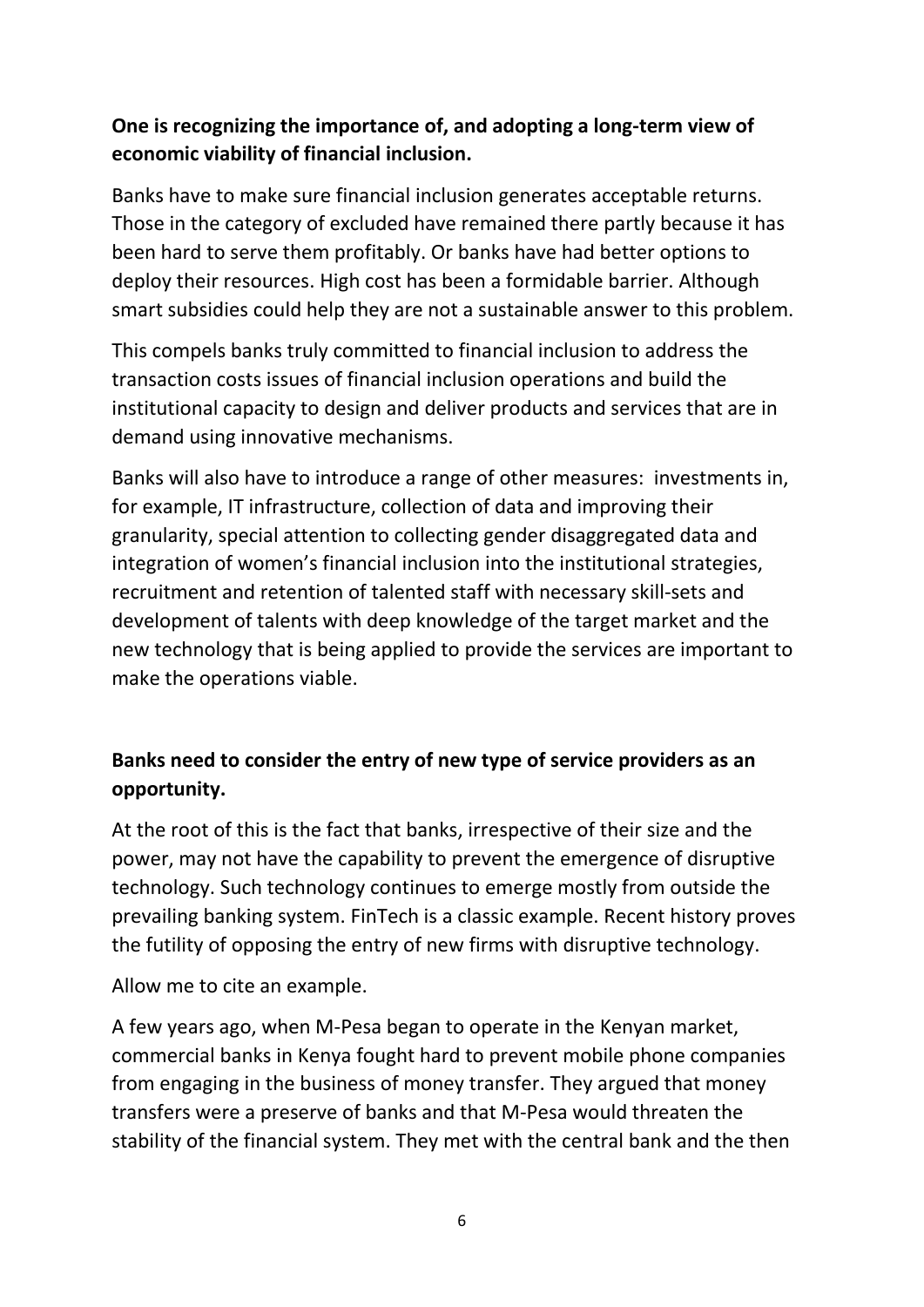acting Minister of Finance to change the policy in their favor. As you may know the banks failed in their effort.

It is refreshing to note that the approaches of incumbents towards entry of new firms seem to be changing. This is indicated by the new evidence concerning partnerships of incumbent financial institutions toward FinTech. Upside of FinTech is that it has the potential to, among other things, democratize the financial service industry by offering the financially excluded with better choices at more competitive prices. According to the PwC Global Report that I referred to earlier, "financial institutions are embracing the disruptive nature of FinTech and learning to partner and integrate".

Although large discrepancies across countries remain, bank partnerships with FinTech companies have increased from 42% last year to 54% this year and banks' buying the services of FinTech companies has increased from 25% last year to 40% this year. These trends and evidence, I am sure, would provide some insights to the banking community here in Egypt in developing their approaches towards building a more inclusive financial system.

There are many successful partnerships that banks have established with nonbanks. One outstanding example is the Commercial Bank of Africa's M-Shwari partnership with the Safaricom in Kenya. Launched in 2012, the partnership achieved significant scale within a relatively short period of time. By 2015, over 4.5 million adults or 1 in 5 Kenyan adults became active M-Shwari customers. A large majority of these customers were previously unserved or under-served low-income people.

Banks' partnerships with payment service providers are also critical for their financial inclusion initiatives given that payments may be used as a key channel to encourage the unbanked to use financial services on an increasing scale over time with the security for their transactions. The unserved often enters the formal financial sector through using very basic financial services and move up on the ladder of financial products and services gradually as they gain more familiarity and trust in the formal systems.

#### **Conclusion**